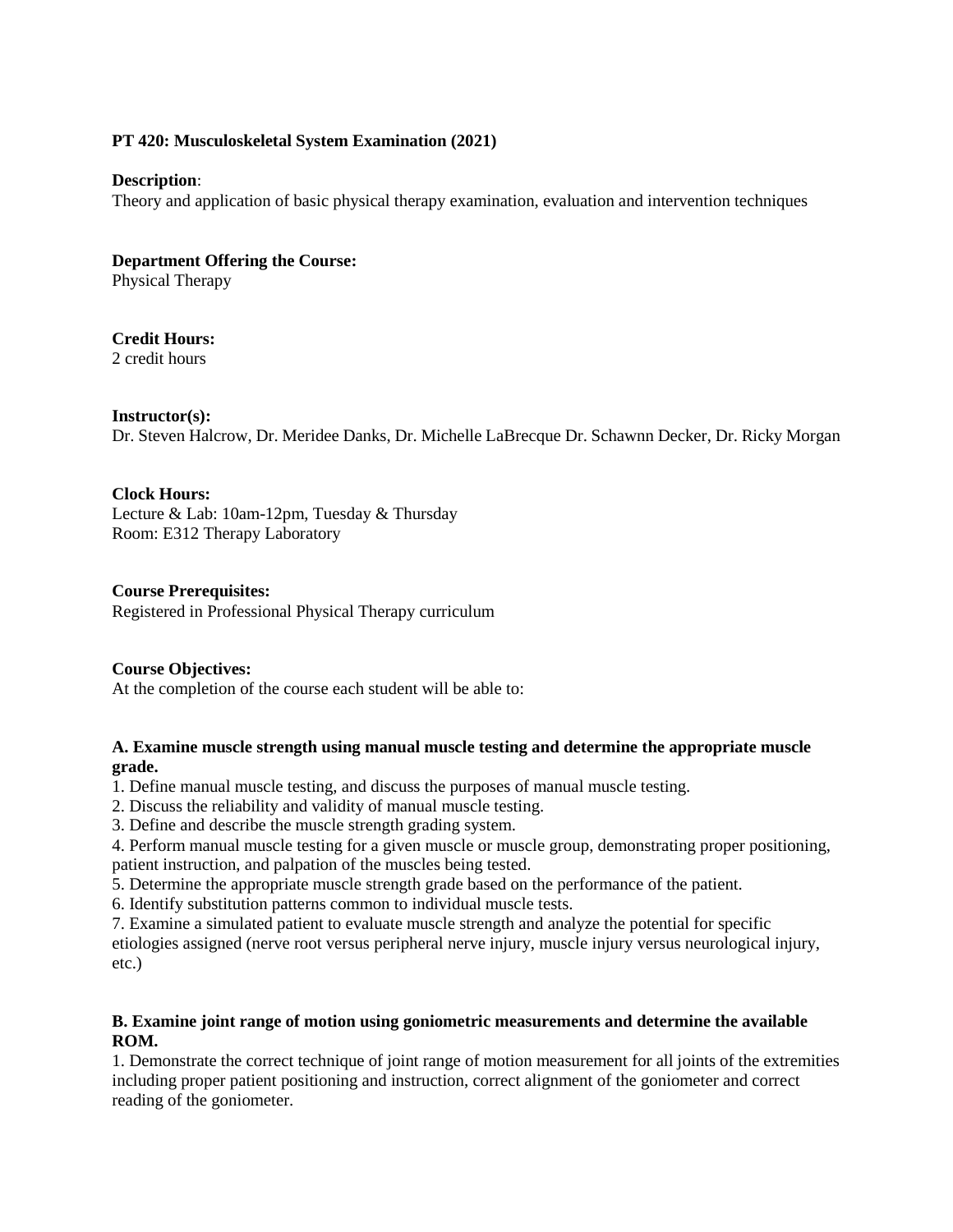2. Examine the presence of normal and abnormal range of motion in a given subject, and record the findings using proper nomenclature.

- 3. State the normal range of motion for each joint.
- 4. Discuss the purpose, clinical uses, and the reliability of goniometric measurements.

#### **C. Palpate and identify anatomical landmarks and structures.**

- 1. Identify and palpate bony landmarks and superficial muscles of each body region.
- 2. Identify and palpate (where possible) major joint structures including ligaments and bursae.
- 3. Identify the location of, and palpate (where possible) major nerves and blood vessels.
- 4. Apply the anatomical landmarks to manual muscle testing and goniometry.
- 5. Apply the anatomical landmarks to musculoskeletal examination procedures.

#### **Outline of Content and Assigned Instructor:**

See attached course schedule.

#### **Description of Teaching Methods and Learning Experiences:**

Lecture, Small Group Application Activities, Laboratory

#### **Methods of Evaluation:**

#### **GRADING:**

| A        | $90\% - 100\%$                 |
|----------|--------------------------------|
| B        | $80\% - 89.99\%$               |
| $\Gamma$ | 76% - 79.99%                   |
|          | Unsatisfactory 75.99% or below |

| <b>Medical Terminology Examination:</b> | (Pass/Fail)     |
|-----------------------------------------|-----------------|
| Practical Examinations:                 | Up to $120$ pts |
| 3 Written Quizzes:                      | Up to 90 pts    |

**All practical examinations require an 80% to pass**. If an 80% is not attained, you will be required to undergo remediation and retesting of the practical examination. However, the first practical score will be retained for grading purposes

#### **Textbook and Other Learning Resources:**

**Required Readings**: Bring Texts to class to use as lab manuals as per syllabus schedule Biel, Trail Guide to the Body, (B) (Latest Ed) (TG) Cram Session in Goniometry and Manual Muscle Testing (Latest edition) (CS)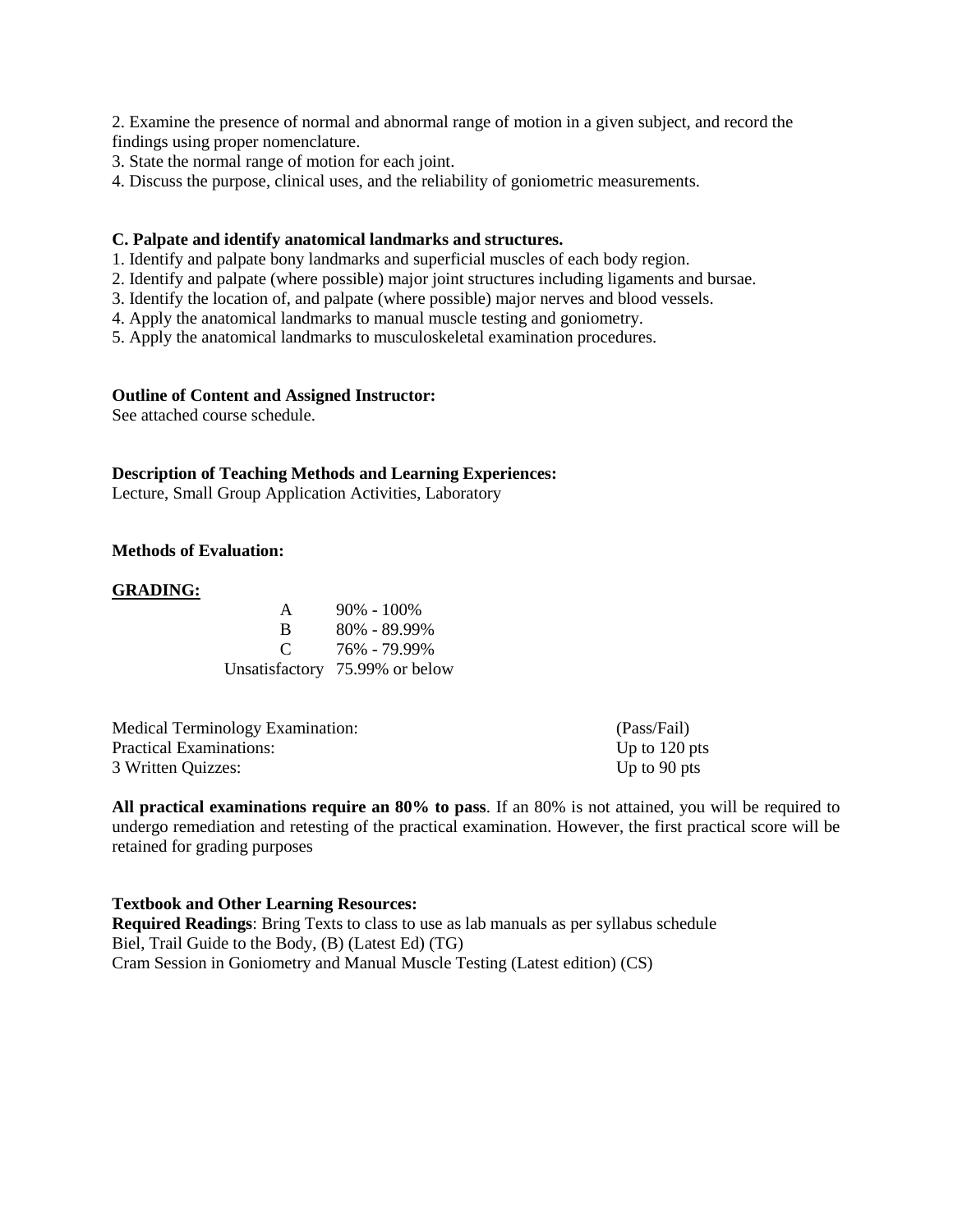### **ACADEMIC INTEGRITY:**

In accordance with the rules concerning scholastic dishonesty in the *Code of Student Life*\* at the University of North Dakota, I affirm that I understand these rules and I agree to comply with them.

I will not:

- a) receive any additional information or assistance for any exam other that what was provided during class or approved tutor sessions
- b) copy from another student's test
- c) collaborate with or seek aid from another student who may have previously taken the exam
- d) knowingly use, buy, sell, steal, or solicit in whole or in part the contents of any exam
- e) bribe another person to obtain information about any exam

### **Department of Physical Therapy Honor Code Pledge:**

*"Upon my honor as a professional student in the physical therapy program at the University of North Dakota, I pledge that I will not give nor receive unauthorized aid on written examinations, laboratory practical examinations, written assignments, take home assignments or clinical assignments"* 

*Examination disclaimer: "I affirm that I have adhered to the Honor Code in this assignment"* 

A. Forms of Academic Dishonesty. Academic dishonesty includes, but is not limited to:

1. Copying or distributing examination items

- 2. During testing, using crib notes or various forms of technology not authorized by faculty
- 3. Copying another student's written paper or examination, with or without their knowledge
- 4. Helping someone else cheat on a test
- 5. Communicating or collaborating during a test by electronic means such as instant messaging, telephone, texting, smart watches, or social media.

6. Discussing test items or answers (written or laboratory) with students who have not yet taken the examination

7. Cutting and pasting text from any source without giving proper citation to that source

8. Plagiarism of any materials

9. Fabricating or falsifying written materials

10. Falsely reporting information or actions in clinical or classroom laboratories

11. Submitting the same paper, or a substantially similar paper, for the requirements of more than one course without the approval of the instructor(s) concerned

- 12. Submitting term papers or assignments written by another person
- 13. Consenting to having one's work used by another student as his or her own

14. Collaborating on a project (in person or via electronic means) when the instructor asked for individual work

15. Using a false excuse to obtain an extension on a due date or delay an examination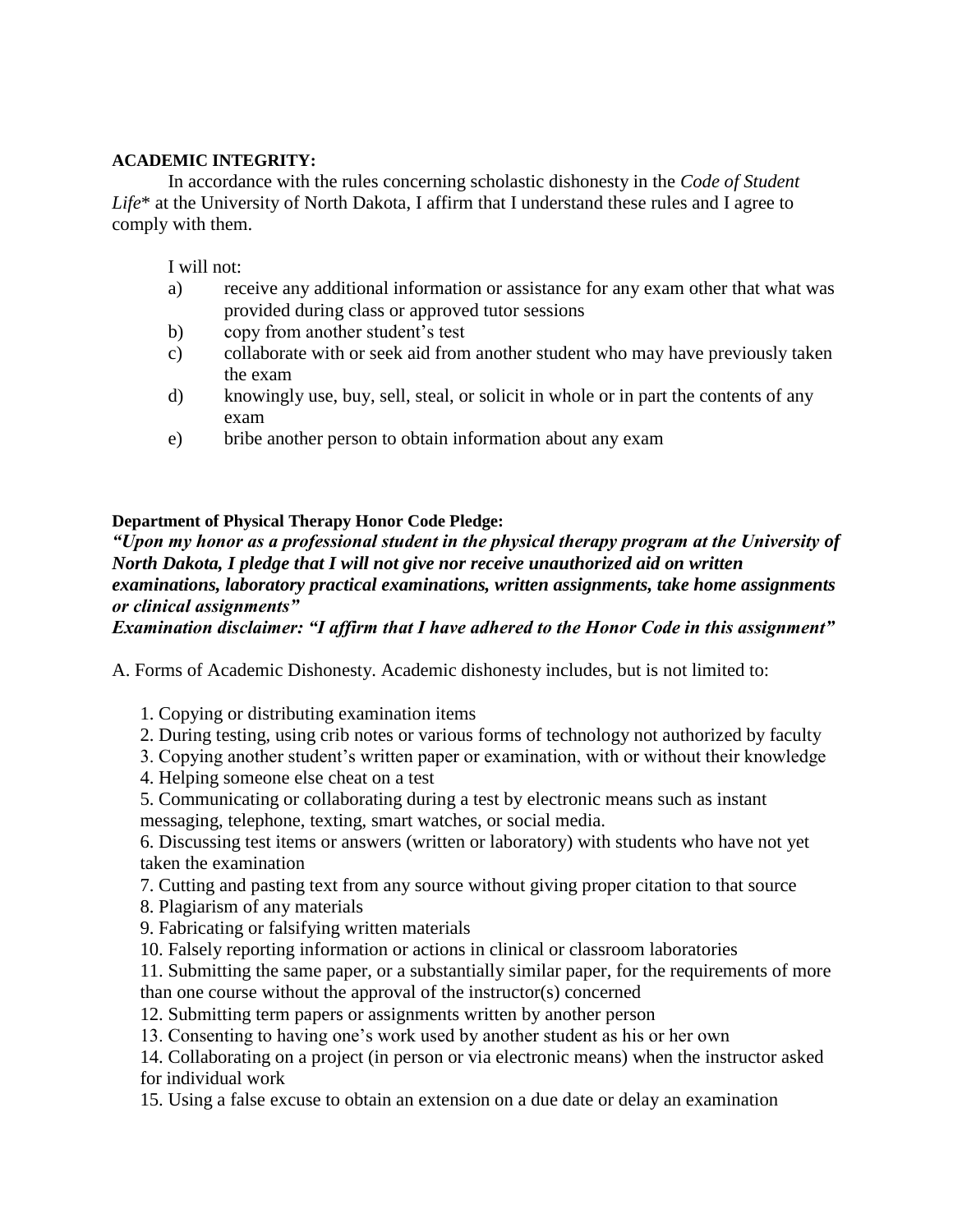16. Depriving other students of necessary course materials by stealing books, periodicals, or other materials from libraries, AV centers, etc.

*If problems occur, students are required to work through channels of communication to resolve the problem before going to the chair or dean. The channel is student, instructor, chair, associate dean health sciences, and dean.* rev 2/06, 5/06, 5/07, 4/08, 5/09, 5/10, 5/11, 8/13, 8/14, 8/15, 8/16, 8/19

## **NOTICE OF NONDISCRIMINATION**

It is the policy of the University of North Dakota that no person shall be discriminated against because of race, religion, age, color, gender, disability, national origin, creed, sexual orientation, gender identity, genetic information, marital status, veteran's status, or political belief or affiliation and the equal opportunity and access to facilities shall be available to all. Concerns regarding Title IX, Title VI, Title VII, ADA, and Section 504 may be addressed to Donna Smith, Director of Equal Employment Opportunity/Affirmative Action and Title IX Coordinator, 401 Twamley Hall, 701.777.4171, [und.affirmativeactionoffice@UND.edu](mailto:und.affirmativeactionoffice@UND.edu) or the Office for Civil Rights, U.S. Dept. of Education, 500 West Madison, Suite 1475, Chicago, IL 60611 or any other federal agency

# **DISABILITY ACCESS STATEMENT**

Contact me Steven Halcrow at [steven.halcrow@ndus.edu](mailto:steven.halcrow@ndus.edu) or 701.777.3857 to request disability accommodations, discuss medical information, or plan for an [emergency evacuation.](https://und.edu/_development/_migration-wave4/public-safety/public-safety/fire-safety.html) To get confidential guidance and support for disability accommodation requests, students are expected to register with DSS at [UND.edu/disability-services](https://und.edu/student-life/disability-services/index.html) 180 McCannel Hall, or 701.777.3425.

## **REPORTING SEXUAL VIOLENCE**

If you or a friend has experienced sexual violence, such as sexual assault, domestic violence, dating violence or stalking, or sex-based harassment, please contact UND's Title IX Coordinator, Donna Smith, for assistance: 701.777.4171; [donna.smith@UND.edu](mailto:donna.smith@UND.edu) or go to [UND.edu/affirmative-action/title-ix.](https://und.edu/_development/_migration-wave4/affirmative-action/title-ix/index.html)

## **FACULTY REPORTING OBLIGATIONS REGARDING SEXUAL VIOLENCE**

It is important for students to understand that faculty are required to share with UND's Title IX Coordinator any incidents of sexual violence they become aware of, even if those incidents occurred in the past or are disclosed as part of a class assignment. This does not mean an investigation will occur if the student does not want that, but it does allow UND to provide resources to help the student continue to be successful at UND. If you have been the victim of sexual violence, you can find information about confidential support services at [UND.edu/affirmative-action/title-ix.](https://und.edu/_development/_migration-wave4/affirmative-action/title-ix/index.html)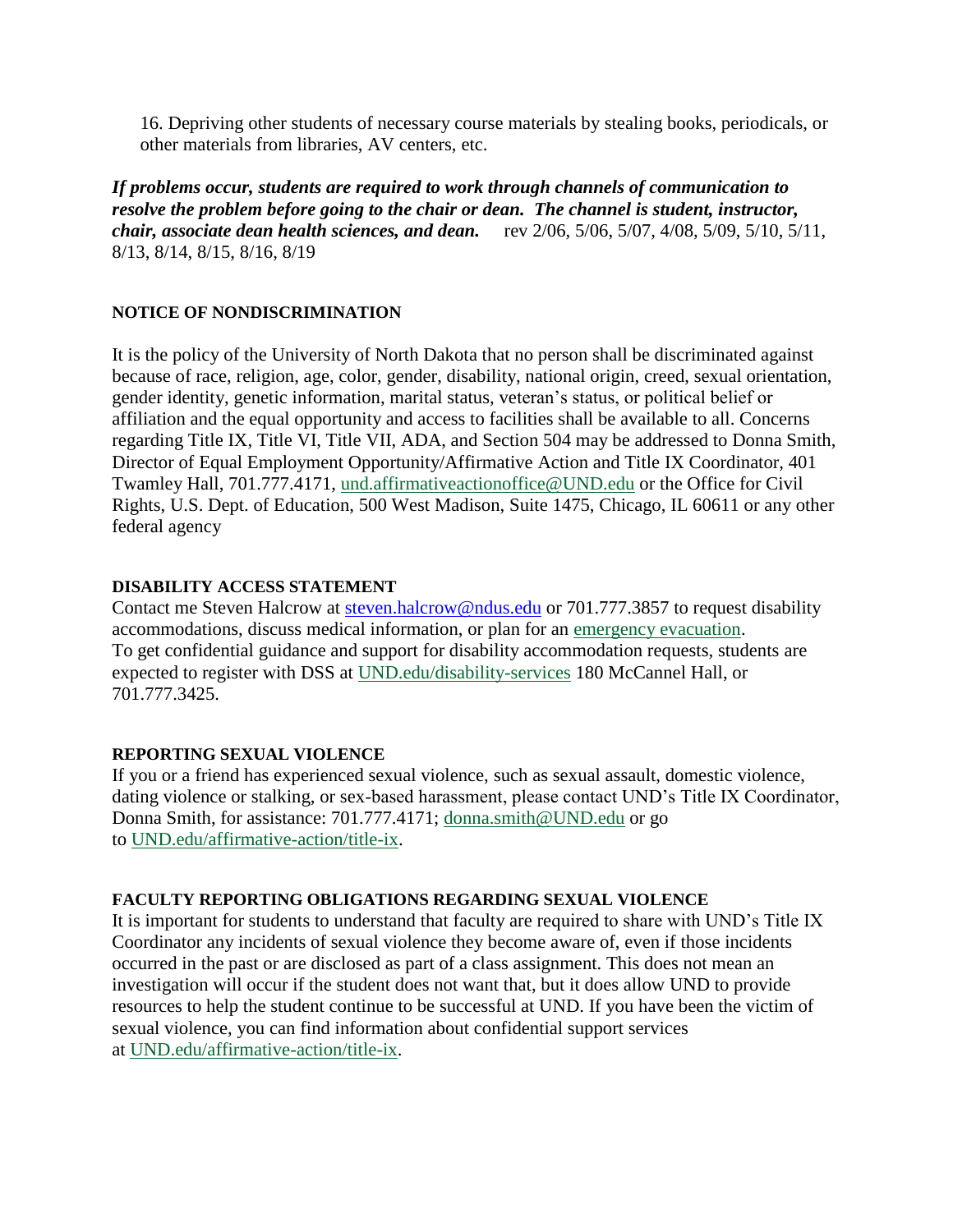## **UND CARES RESPONSE TEAM:**

The [UND Cares Response Team](http://und.edu/student-affairs/student-rights-responsibilities/care-team.cfm) is available to assist with incidents involving UND students 24 hours a day, seven days a week. They respond to incidents such as major accidents, missing students, sickness that interferes with attending classes, death, suicidal ideations, situations involving self-harm, psychological trauma and sexual violence. Contact directly at 701.777.2664 during regular business hours OR University Police Department 701.777.3491 after hours.

# **COVID-19 SPECIAL STATEMENT:**

All members of the University community have a role in creating and maintaining a COVID-19 resilient campus. There are several expectations from the School of Medicine and Health Sciences that require compliance, including: Wear face coverings during interactions with others and in the classroom; Wash hands often and use hand sanitizer; Properly clean spaces; and, if you are experiencing any symptoms, Stay home and call your health care provider. Students who fail to comply with any of the COVID related requirements will not be permitted in the classroom and may be subject to disciplinary action. We encourage all members of the University community to model positive behavior both on- and off-campus. Any changes in the SMHS COVID related requirements will be communicated to you through the Friday weekly email "For your health" from the Dean's office and email from the program director or chair.

Students who test positive for COVID-19 are expected to immediately self-isolate/quarantine. If you have tested positive for COVID-19 we strongly recommend that you report the information to the Office of Student Rights and Responsibilities at 701.777.2664 or online at [https://veoci.com/veoci/p/w/ss2x4cq9238u.](https://veoci.com/veoci/p/w/ss2x4cq9238u) Doing so will ensure students have the support they need to continue with their academic goals and to protect others. The policy related to COVID-19 may change throughout the semester due to community spread and updated CDC guidelines. Please check the policy frequently and ask faculty if you have any questions.

| Date   | <b>Outline of Content</b>                                                                                                                                                                                                                                                                     |              |
|--------|-----------------------------------------------------------------------------------------------------------------------------------------------------------------------------------------------------------------------------------------------------------------------------------------------|--------------|
| Aug 24 | Introduction to the course; TBL Groups – pictures and<br>names due Thursday<br>SURFACE ANATOMY: (Note: For all SURFACE<br>ANATOMY: Bring your text: TRAIL GUIDE TO THE BODY<br>(TG) to class for all lab sessions covering surface<br>anatomy)<br>Introduction: Basic Concepts of MMT and ROM |              |
| Aug 26 | <b>MEDICAL TERMINOLOGY EXAM</b>                                                                                                                                                                                                                                                               |              |
| Aug 31 | SURFACE ANATOMY: Back: Cervical, Thoracic & Lumbar<br>Spine (TG pp. 168-172)<br>Shoulder (TG pp. 46 - 60, 67-73, 76-93)<br>WEAR Lab Clothing for this and all following labs.                                                                                                                 |              |
| Sept 2 | <b>Practice TBL Syllabus Quiz</b><br>SURFACE ANATOMY: Hip & Knee (TG pp 278-295, 309-                                                                                                                                                                                                         | <b>Steve</b> |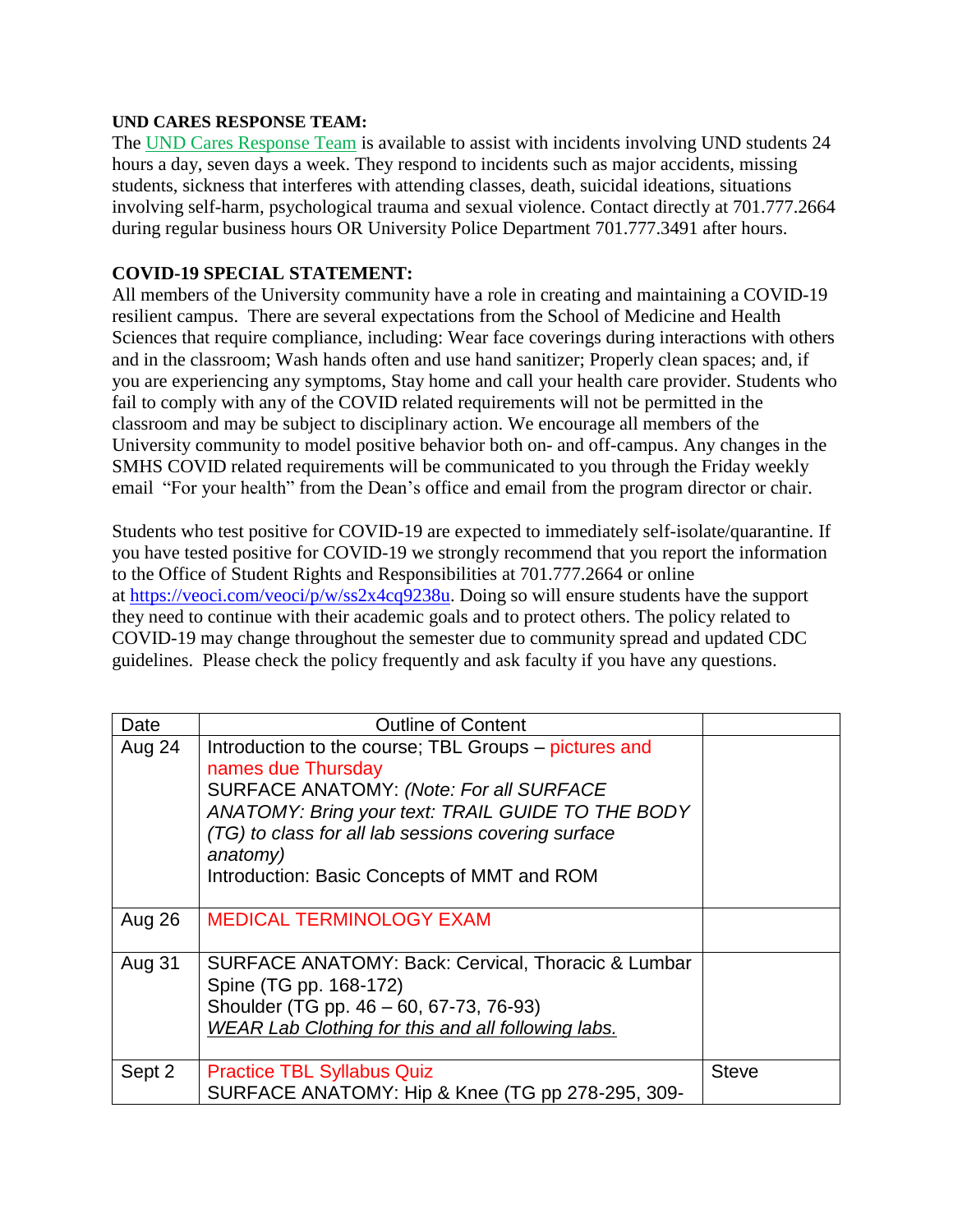| Date             | <b>Outline of Content</b>                                                                                      |                         |
|------------------|----------------------------------------------------------------------------------------------------------------|-------------------------|
|                  | 327,339,341-42, 346-353)                                                                                       |                         |
| Sept 7           | ROM: Hip (CS pp. 98-109, pp. 275-302); Knee (CS pp.<br>$110 - 115$ , pp 303-310)                               | <b>Ricky</b>            |
| Sept 9           | MMT: Hip (CS pp. 98-109, pp. 275-302); Knee (CS pp.<br>$110 - 115$ , pp 303-310)                               | Meridee                 |
| Sept 14          | ROM & MMT: Hip & Knee<br><b>Application Activities #1</b>                                                      | <b>Steve</b>            |
| Sept 16          | GRADED TBL Quiz #1 (Basics to Goni/MMT, Hip/Knee)<br>SURFACE ANATOMY: Foot & Ankle (TG pp 354-365,<br>371-391) | <b>Ricky</b>            |
| Sept 21          | MMT: Foot & Ankle (CS pp. 116 - 146, pp.311-337)<br>ROM: Foot & Ankle                                          | Meridee<br><b>Steve</b> |
| Sept 23          | ROM & MMT: Foot & Ankle                                                                                        | Meridee<br><b>Steve</b> |
| Sept 28          | <b>ROM Reliability Assessment</b><br>Review of LE                                                              | <b>Steve</b>            |
| Sept 30          | <b>Graded Quiz TBL #2 (Lower Extremity)</b><br>Designing Your Roadmap For Success                              | <b>Ricky/Steve</b>      |
| Oct <sub>5</sub> | TBL/Jigsaw Review (Will know group 1 week in advance)                                                          | <b>Steve</b>            |
| Oct 7            | Mock Practical: Comprehensive Review: Surface<br>Anatomy, LE MMT, ROM Procedures                               | <b>Steve</b>            |
| Oct 12           | <b>PRACTICAL EXAM LE ROM, MMT &amp; Surface Anatomy</b><br>(half class will take on this date)                 |                         |
| Oct 14           | PRACTICAL EXAM LE ROM, MMT & Surface Anatomy<br>(half of class will take on this date)                         |                         |
| Oct 19           | SA: Cervical/Thoracic/Lumbar/Shoulder<br><b>MMT</b> for Core                                                   | <b>Steve</b>            |
| <b>Oct 21</b>    | Shoulder ROM and MMT                                                                                           | <b>Ricky</b>            |
| Oct 26           | MMT: Shoulder (CS pp. 169-183)                                                                                 | Meridee                 |